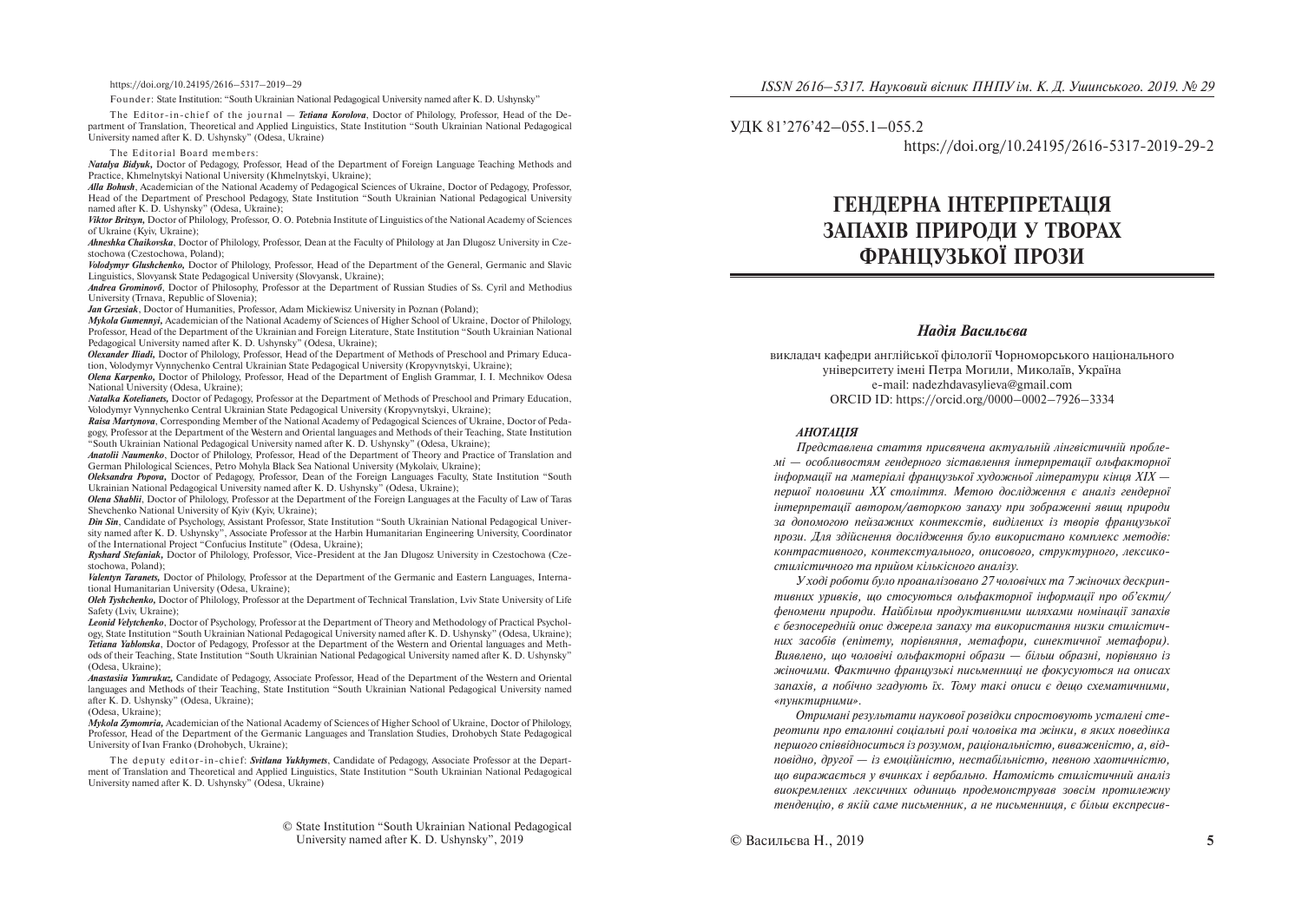*íèì ùîäî ³íòåðïðåòàö³¿ çàïàõ³â ñâ³òó ïðèðîäè. Îòæå, òâîðè õóäîæíüî¿ літератури є иінним фактологічним матеріалом, в якому акумульовано інформацію щодо перцепції, особливостей світобачення та гендерних відмінностей мови/мовлення митиів/мисткинь.* 

Ключові слова: запах, гендерне зіставлення, ольфакторій, сенсорний  $\partial$ освід, епітет, порівняння, метафора.

Вступ. У межах сучасної антропоцентричної лінгвістики мовознавці все більше звертають увагу на проблему діади «людина мова» у етно- та лінгвокультурологічних, когнітивних, нейропсихологічних, соціолінгвістичних та інших напрямках досліджень. Серед них актуальною проблемою є вивчення сенсорного лосвілу мовця/ автора, тобто особливостей сприйняття, категоризації та інтерпретації інформації про об'єкти/феномени буття за допомогою сенсорних каналів (зір, слух, нюх, тактильні відчуття тощо). Перспективним лінгвістичним питанням є вивчення ольфакторію, що потребує більш досконального дослідження. Відомо, що французи відрізняються витонченим смаком щодо запахів, саме тому ольфакторна інформація аналізуватиметься на матеріалі французьких прозових творів кінця  $XIX$  — першої половини XX століття, адже художня література акумулює цінні дані щодо нюансів світобачення та його інтерпретації письменниками, представниками певного народу і, відповідно, конкретної картини світу.

Варто зазначити, що леякі аспекти проблеми запаху вже є прелставленими в наукових роботах науковців різних сфер. Так, запах розглядається не тільки з позицій фізіології та психології (А. В. Мінор, М. С. Плужніков, І. В. Проничев, С. В. Рязанцев, Л. К. Тітова та інші), а також як культурологічне явище (О. Б. Вайнштейн, К. А. Жиріцька). У межах літературознавчих студій ольфакторній категорії присвячено чимало робіт, серед яких значним є дослідження Х. Д. Ріндісбахера «Запах книг» (1992 р.), де обґрунтовано змістовий потенціал ольфакторної інформації в художньому тексті. Крім того, російські літератори звернули увагу на роль запаху у поезії Срібного століття (Н. О. Рогачова). Однак, попри значне зацікавлення цією проблемою у межах літературознавчих і мовознавчих наукових розвідок, ольфакторій все ще залишається лакунарно висвітленим і вивченим. З цього приводу Н. Л. Зиховська зазначає, що вербалізація запаху в художній літературі залежить від компетентності самого автора

(Зиховська, 2015: 26). Фактично митець виражає саме те, що бачить, чує, дегустує або відчуває на дотик. А ольфакторна інформація, яка отримується нюховим каналом, вимагає віл автора конкретних умінь і навичок для адекватної реалізації у тексті. Тобто, кожен письменник передає індивідуальні відчуття (сенсорні й емоційні). Таким чином, за міркуванням В. В. Мамцевої, автор є «ольфакторним перекладачем» (Мамцева, 2015: 103), який надає читачеві певні дані про запах,  $\overline{a}$  ию мається на увазі письменником. Можна резюмувати, що запахи уподібнюються до іноземної мови, яку читацька аудиторія не знає, лише завдяки «ольфакторному перекладачу» вдається зрозуміти, розпізнати та пов'язати запах і пов'язані з ним відчуття. Щодо цього О. Б. Вайнштейн зауважує, «навіть найдосвідченіші письменники завжди намагались знайти правильні слова, щоб хоч якимось чином відчути збудливу красу запахів» (Вайнштейн, 2003: 6). Отже, вербалізуючи ольфакторні образи, письменники несвідомо відшукують найбільш оптимальні номінації, щоб передати складне та специфічне явище запаху за допомогою лексичних одиниць.

Інше положення, що привертає увагу, — це дефіцитність всебічного вивчення ольфакторної лексики, і, перш за все, як семантичної категорії. Головна причина такого стану лослілженості слів із семою запаху, за міркуваннями Х. Д. Ріндісбахера, полягає в тому, що саме мова є головною перешкодою для культурно-естетичної інтеграції та оцінки ольфакторної інформації: «хоча людина може розпізнавати сотні тисяч різноманітних запахів, подібно до зору та слуху, здається, не існує класифікацій запаху, таких як численні класифікації кольору» (Ріндісбахер, 2000: 581–582).

Вивчаючи те, як запахи номінуються, Х. Д. Ріндісбахер виділяє три моделі мови: деконструктивістську, дискурсивну та *інференційну* (Ріндісбахер, 2000: 585–586). Н. Л. Зиховська у монографії «Ольфакторна поетика: запахи в художній літературі» (2011) розглядає саме деконструктивістську модель, яка вважається найбільш складною; дослідниця пояснює, що її сутність полягає у «понятійному накладенні» однієї системи опису на іншу. Усі ці моделі реалізуються за допомогою *метонімії* та *метафори*. Зауважимо, що перше поняття вживається для оцінної думки щодо типу запаху, а друге — безпосередньо змальовуює цей тип. При цьому Х. Д. Ріндісбахер інтерпретує метонімію та метафору як «перенесення, накладення, переклад і фор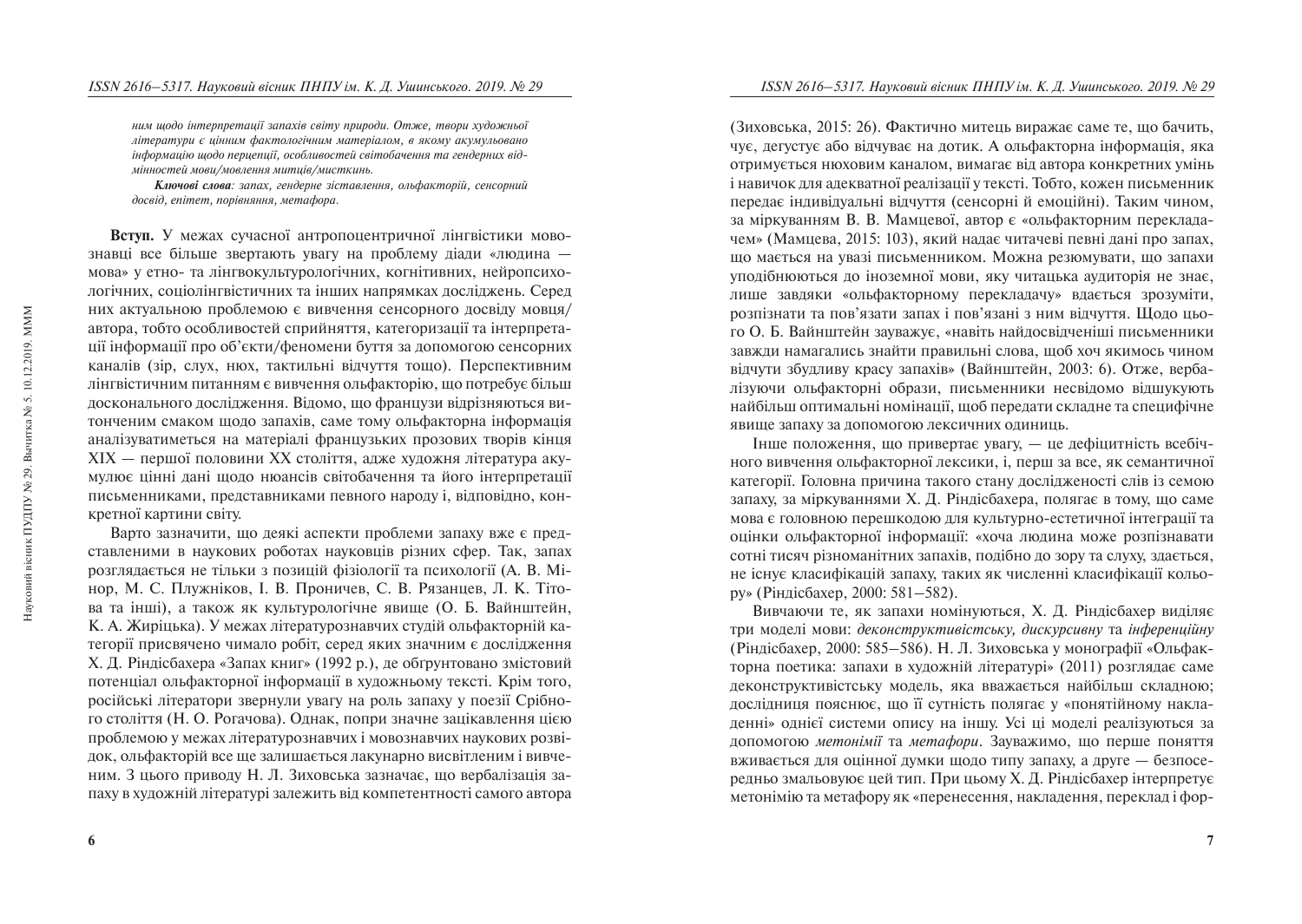мування аналогій», що використовуються для дескрипції ольфакторної лексики експресивно й виразно (Ріндісбахер, 2010: 585). До того ж результати експериментальних лослілжень показали. що запахи є невербальними дифузними враженнями, що мають схильність до синестезії (Зиховська, 2015: 217), а тому вони вербалізуються у мові не прямо, а побічно, тобто за допомогою метафоричного перенесення. Імовірно, передаючи ольфакторні образи, митець керується індивілуальними асопіаціями, аналогіями, як результат, читач отримує не  $\delta$ 'єктивну інформацію, а суб'єктивну інтерпретацію про запах.

**Метою** дослідження є аналіз гендерної інтерпретації автором/авторкою запаху при зображенні явищ природи у французькій художній літературі кінця XIX — першої половини XX століття. Для досягнення поставленої мети було визначено такі завдання:

 $-$  здійснити аналіз гендерних репрезентацій запаху в художніх творах французької літератури кінця  $XIX$  — першої половини  $XX$ століття:

– виявити лексико-стилістичні та морфологічні особливості інтерпретації запаху у гендерному аспекті.

Матеріалом дослідження є автентичні прозові твори французької художньої літератури кінця XIX — першої половини XX століття (12 письменників (21 твір), 7 письменниць (9 творів), 34 мінімальних пейзажних контекста). Мета та завдання дослідження обумовили застосування таких **методів дослідження**: *контрастивного аналізу* відповідно до зіставного ракурсу дослідження; *контекстуального* й описового (прийо*му інтерпретації контексту*), використаних для виявлення і пояснення семантичних значень слів, словосполучень, фрагментів речень на позначення запаху в межах пейзажних описів; структурного аналізу, за допомогою якого було визначено найбільш широко застосовані способи словотворення лексичних одиниць, що передають запаховідчуття, та систематизовано виокремлені фрагменти ілюстративного матеріалу (за аспектом дослідження (запах) і статевою приналежністю письменників); *лексико-стилістичного аналізу*, використаного для пояснення особливостей вербалізації запаху майстрами художнього слова; *прийом кількісного аналізу* — для унаочнення результатів праці.

Результати та дискусія. У ході аналізу французьких художніх творів було виокремлено 27 фрагментів тексту із **чоловічого** мовлення та 7 **уривків** із жіночого, які стосуються опису ольфакторних образів елементів природи. Проаналізуємо виокремлені дескриптивні фрагменти більш детально. Перш за все, варто відзначити тенденцію до змалювання аромату квітів у хуложньому мовленні письменниками/ письменнинями, зокрема:

– *Comme ils étaient en fleurs, ces arbres, leur parfum violent et doux emplissait la nuit (Maupassant de G. «Les Conts Divers»).*

– *Îñê³ëüêè äåðåâà ðîçöâ³ëè, ¿õ ñèëüíèé ³ ñîëîäêèé àðîìàò íàïîâíþâàâ ніч (Г. де Мопассан «Оповідання»).* 

Попри незначну кількість описових фрагментів запаху, вилілених для зіставлення, чоловічі фрагменти вербалізації ольфакторної інформації все ж виявились більш яскравими і показовими, тоді як жінки конкретно номінували запах за його джерелом або лаконічно характеризували. Наприклад:

– *Le doux parfum de leur épanouissement se mêle aux grasses senteurs des étables ouvertes et aux vapeurs du fumier qui fermente (Maupassant de G. «Les Conts Divers»).*

– *Ñîëîäêèé àðîìàò ¿õíîãî öâ³òó òàíóâ ó ùåäðèõ çàïàõàõ â³äêðèòîãî õë³âó òà âèïàðàõ ãíîþ, ùî áðîäèâ (Ã. äå Ìîïàññàí «Îïîâ³äàííÿ»).*

– *Et les sapinières! Peu profondes, elles, et peu mystérieuses, je les aime pour leur odeur… (Colette «Claudine à l'École»).*

– *² ÿëèö³! Íå òàê³ ãóñò³ âîíè é ìåíø òàºìíè÷³, ëþáëþ ¿õ çà àðîìàò… (Колетт «Клодіна у школі»)* 

У першому прикладі Гі де Мопассан застосовує епітети «le doux *parfum», «grasses senteurs»* та метафору *«se mêle»*, які контрастно й реалістично вілтворюють пахоші квітучих рослин і запахи пролуктів життє діяльності тварин. У другому фрагменті французька мисткиня Колетт лише використовує лексему «*odeur»* (пахощі, аромат), що виражає приємний запах дерев ялівцю.

Інша авторка, Жорж Санд, теж досить лаконічно вербалізує запах квітів за допомогою епітету. Розглянемо приклад:

– *Ce n'est pas seulement le puissant et le riche qui ont le droit de fouler ses marges fleuries et de respirer ses sauvages parfums (Sand G. «Consuelo»).*

– *Íå ò³ëüêè ìîæíîâëàäí³ òà áàãàò³ ìàþòü ïðàâî òîïòàòè ¿õ óêâ³ò- ÷àí³ óçá³÷÷ÿ òà âäèõàòè ¿õ äèê³ ïàõîù³ (Æ. Ñàíä «Êîíñóåëî»).* 

Tак, епітет «respirer ses **sauvages parfums**» (вдихати їх дикі пахощі) не надає чітких характеристик, оскільки прикметник «sauvage» (дикий) використовується, як правило, для опису тварин, їх поведінки або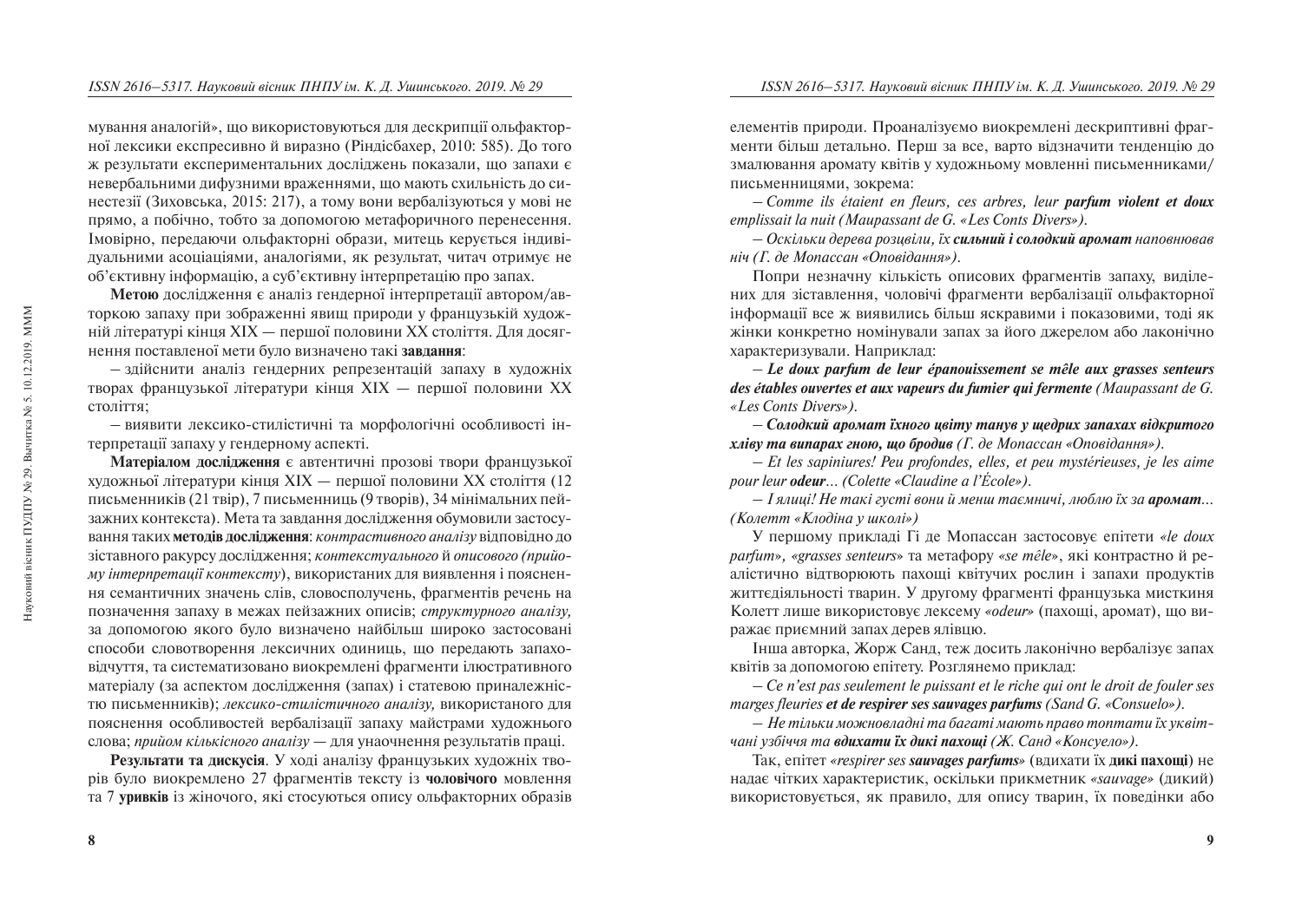вказує на людські вади виховання чи розвитку; щодо характеристики ольфакторної інформації, цей епітет, вірогідно, акцентує унікальні, Heπepeciчні якості запаху.

Наступний приклал:

– *La famille, éparse, jouit de la douceur et des parfums de la soirée; le soleil couchant dore les vitres, et le bruit de la fabrique se mêle au bruit de la ferme (Sand G. «Indiana»).*

– *Ðîäèíà ïîð³çíî íàñîëîäæóºòüñÿ í³æí³ñòþ òà àðîìàòàìè âå÷îðà;*  сонце, що сідає за обрій, золотить вікна, а шум фабрики розтає у звуках *ферми (Ж. Санд «Індіана»).* 

У поданому вище реченні письменниця змальовує захід сонця, поєднуючи дескрипції кольору («le soleil couchant dore les vitres» — *сонöå, ùî ñ³äຠçà îáð³é, çîëîòèòü â³êíà*), çâóê³â (*«le bruit de la fabrique se mêle au bruit de la ferme» — шум фабрики розтає γ звуках ферми*) та за $i$  πaxy (*«<i>jouit de la douceur et des parfums de la soirée» — насолоджується ніжністю та ароматами вечора*). Фактично авторка побіжно згадує про запах, добираючи досить абстрактну характеристику («*parfums»* пахощі), проте відтворений пейзаж є досить реалістичним.

Дескриптивні фрагменти ольфакторію природи, відібранні із художніх творів чоловіків, виявились більш інформативними та репрезентативними, зокрема:

– *Ils traversaient des résédas qui leur montaient jusqu'aux genoux comme un vrai parfum. À côté d'eux était un champ d'héliotropes, d'une haleine si douce de vanille, qu'elle donnait au vent comme une caresse de velours. […] Les lis leur offraient un refuge de candeur au milieu de la sollicitation ardente des chèvrefeuilles suaves, des violettes musquées, des verveines exhalant l'odeur fraoche d'un baiser, des tubéreuses soufflant la pemoison d'une volupté mortelle... Et les jacinthes et les tubéreuses se mouraient dans leur parfum... (Zola É. «La Faute de L'abbé Mauret»).*

– *Âîíè ïðîõîäèëè ÷åðåç ðåçåäó, ÿêà, çäàâàëîñü, ä³ñòàâàëà äî ¿õ êîë³í*  **справжнім ароматом.** Поблизу знаходилось поле гел**іотропів з таким**  $i$ *солодким диханням ванілі, що подих вітру був подібний до оксамиту. […] Наївні лілеї запропонували їм прихисток від палкого потягу ніжно* пахнучих каприфолій, мускусних фіалок, вербени, котра дихала свіжим ароматом поцілунка, туберози, що видихала нуду передсмертної насо*лоди... I гіашинти, і туберози вмирали у своїх ароматах...* (Е. Золя «Про- $6$ ина абата Море́»).

Еміль Золя виявився майстром вербалізації запаху квітів. Вищеподаний фрагмент акумулює яскраві та реалістичні ольфакторні образи ÷åðåç ïåðåë³ê ³ õàðàêòåðèñòèêè ð³çíîìàí³òíèõ êâ³ò³â: *«des résédas»* резеда, «des violettes musquées» — мускусні фіалки, «des verveines» а́вербена, «*des tubéreuses»* — квітки туберози, «les jacinthes» — гіацинти. Iнтерпретація пахощів рослин багата деталями та нюансами, які передані за допомогою таких стилістичних засобів:

1. ïîð³âíÿííÿ: «*des résédas qui leur montaient jusqu'aux genoux comme*  **un vrai parfum**» (резеду, яка, здавалось, діставала до їх колін справжнім àðîìàòîì), «*À côté d'eux était un champ d'héliotropes … qu'elle donnait au vent comme une caresse de velours*» (подих вітру був подібний до оксамиту);

2. епітетів: «*d'une haleine si douce de vanille»* (з таким солодким диханням ванілі), «*des violettes musquées»* (мускусні фіалки), «la pâmoison d'une *volupté mortelle»* (нуда передсмертної насолоди), «*des chuvrefeuilles suaves*» (ніжнопахнучі каприфолії);

3. Metadop: «*les jacinthes et les tubéreuses se mouraient dans leur parfum»* (гіацинти і туберози вмирали у своїх ароматах [імовірно, за допомогою цієї метафори письменник інтерпретує надзвичайну наси-÷åí³ñòü àðîìàò³â êâ³ò³â. — *Í. Â.*])*, «des verveines exhalant l'odeur fraîche d'un baiser»* (вербена, котра дихала свіжим ароматом поцілунка), «*des* **tubéreuses soufflant la pemoison d'une volupté mortelle»** (*TV* бероза, що видихала нуду передсмертної насолоди).

Наступний приклад:

–.*..c'était vers la fin de mai et des odeurs délicieuses voltigeaient, pénétraient dans les wagons... Les orangers et les citronniers en fleurs, exhalant dans le ciel tranquille leurs parfums sucrés, si doux, si forts, si troublants, les mêlaient au souffle des roses poussées partout. […] Elles emplissent le pays de leur arôme puissant et léger, elles font de l'air une friandise, quelque chose de plus savoureux que le vin et d'enivrant comme lui (Maupassant de G. «Idylle»)*

– *Öå áóëî íàïðèê³íö³ òðàâíÿ ³ ñìà÷í³ ïàõîù³ ñïîâíþâàëè ïîâ³òðÿ,*  лроникали у вагони... Дерева помаранчів і лимонів, дихаючі у спокійне *небо своїми солодкими пахощами, такими теплими, такими насиченими, такими хвилюючими, поєднувалися із подихом троянд, якими пахло íàâêðóãè. […] Âîíè íàïîâíþâàëè ì³ñöåâ³ñòü ñâî¿ìè ñèëüíèìè ³ ñëàáêèìè àðîìàòàìè, âîíè ðîáèëè ïîâ³òðÿ ñîëîäêèì, ÿê ùîñü á³ëüø ï³êàíòíå, í³æ*  **вино, і таке ж п'янке** (Г. де Мопассан «Ідилія»).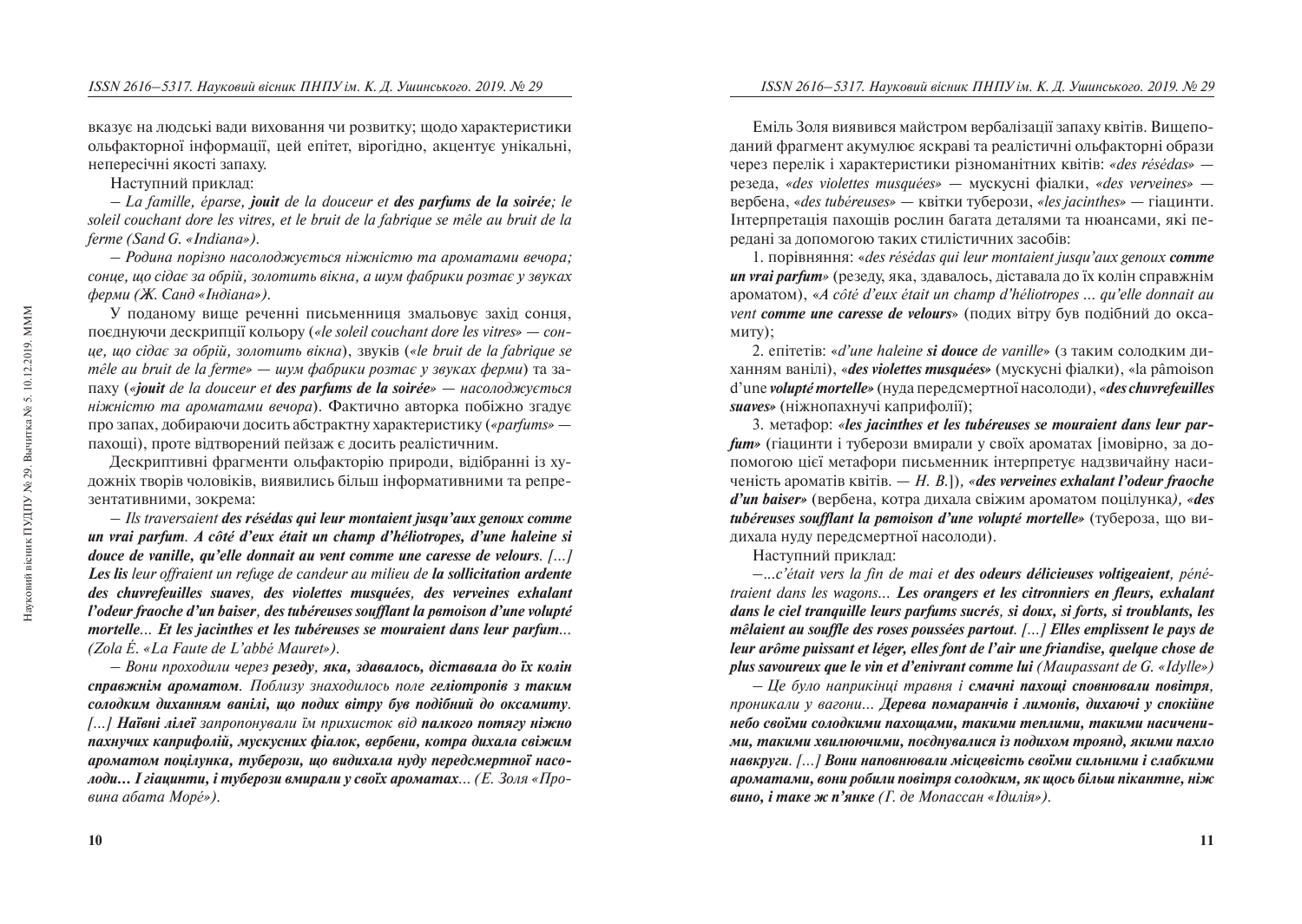Гі де Мопассан також вдається до низки засобів експресивності під ÷àñ îïèñó çàïàõ³â ðîñëèí, çîêðåìà: åï³òåò³â («*des odeurs délicieuses»* смачні пахоші: «*de leur arôme puissant et léger»* — своїми сильними і слабкими ароматами; *leurs parfums sucrés* — своїми солодкими пахоùàìè**);** ìåòàôîð («*Elles emplissent le pays de leur arôme puissant et léger, elles font de l'air une friandise»* — вони наповнювали місцевість своїми сильними і слабкими ароматами, вони робили повітря солодêèì; «*Les orangers et les citronniers en fleurs, exhalant dans le ciel tranquille leurs parfums sucrés*» — дерева помаранчів і лимонів, дихаючі у споê³éíå íåáî ñâî¿ìè ñîëîäêèìè ïàõîùàìè; «*les mêlaient au souffle des roses* poussées partout» — вони поєднувалися із подихом троянд, якими пахло навкруги); порівняння («*quelque chose de plus savoureux que le vin et d'enivrant comme lui»* — як щось більш пікантне, ніж вино, і таке ж п'янке). Крім того, митець вживає лексичні повтори прислівника у поєднанні із прикметником («*si doux, si forts, si troublants»* — такими теплими, такими насиченими, такими хвилюючими), що певною мірою ритмізує опис та надає йому додаткової виразності.

Інший видатний літератор, Марсель Пруст, у романі «У сторону Сванна» запах лілей передає так:

– *…c'est au côté de Méséglise que je dois de rester seul en extase à respirer, à travers le bruit de la pluie qui tombe, l'odeur d'invisibles et persistants lilas (Proust M. «Du côté de chez Swann»).*

– *…öå ïîáëèçó Ìåçåãë³çè, äå ÿ ìàþ çàëèøèòèñÿ ñàì ó çàõâàò³ âäèхати, крізь шум падаючого дощу, невидимі та стійкі аромати лілей (М. Пруст «У сторону Сванна»).* 

Досить лаконічні та нечіткі ольфакторні характеристики, реалізовані за допомогою епітетів «*l'odeur d'invisibles et persistants lilas»* (невидимі та стійкі аромати лілей), не нав'язують читачеві авторських  $a$ соціацій, натомість — дають можливість інтерпретувати зображені запахи по-своєму, індивідуально.

Наступний приклад:

– *Quelle nuit! L'odeur des écorces et des résines surchauffées, l'odeur des arbres centenaires, vigoureux et musqués comme des bêtes, avait détruit tous les parfums plus fragiles composés par la délicate alchimie du jour, et flottait seule à présent, dans l'ombre complice, s'y déroulait lentement, pesamment, ainsi qu'un épais brouillard, qui avait la tiédeur des choses vivantes, laissait sous la langue un goût de sueur ou de sang (Bernanos G. «Nouvelle histoire de Mouchette»).* 

 $−$  Яка ніч! Запах підігрітої кори та смоли, запах столітніх дерев, міцний *і мускусний, наче від худоби, зруйнував усі слабкі пахоші, складеí³ äåë³êàòíîþ àëõ³ì³ºþ äíÿ, ³ îäèí ëèøå â³ä÷óâàâñÿ çàðàç ó çìîâíèöüêèõ*   $c$ үтінках, з яких розходився поволі, тяжко, подібно до густого туману, **ило мав теплоту живих речей, і залишав присмак поту чи крові (Ж. Бер***ионос «Нова історія Мюшет»).* 

Жорж Бернанос особливо майстерно вербалізовує нічні аромати. Так, на початку дескриптивного фрагменту письменник використовує номінативну конструкцію «*Quelle nuit!*» (Яка ніч!), яка передає авторський захват, здивування, захоплення; далі він безпосередньо номінує запахи за їх джерелом: «*L'odeur des écorces et des résines surchauffées, l'odeur des arbres centenaires*» (запах підігрітої кори та смоли, запах столітніх дерев); потім митець вдається до складної комбінації асоціацій запаху із туманом, завдяки якій «вимальовується» унікальний, складний для осягнення та, відповідно, опису ольфакторний образ. Власне Ж. Бернанос застосовує: епітети та <u>порівняння</u> («*vigoureux et musqués comme des bêtes»* — міцний і мусêóñíèé, íà÷å â³ä õóäîáè); ìåòàôîðè òà åï³òåòè («*avait détruit tous les parfums plus fragiles composés par la délicate alchimie du jour» — зруй*нував усі слабкі пахощі, складені делікатною алхімією дня), метаôîðè òà ïîð³âíÿííÿ *(«déroulait lentement, pesamment, ainsi qu'un épais brouillard»* — розходився поволі, тяжко, подібно до густого туману). Остання частина складної синтаксичної конструкції — метафора: «*laissait sous la langue un goût de sueur ou de sang*» (залишав присмак поту чи крові) — апелює вже до асоціацій із царини смаку, а тому є  $cu$ *нектичною*.

Інші випадки застосування *синектичної метафори* це словосполу-÷åííÿ *«les odeurs chaudes» (òåïë³ çàïàõè),* ÷àñòèíà ðå÷åííÿ*«l'air avait*  une douceur délicieuse» (повітря було насичене солодким смачним запа*хом*): в першому приклалі вілбувається перенесення характеристики температури до царини нюху, а в другому — гастрономічні якості зіставляються із запахом.

Розглянемо ше приклад:

–...**elle écoutait les parfums... ils lui jouaient une musique étrange de senteurs**... (*Zola É. «La Faute de L'abbé Mauret»*).

– …вона слухали пахоші... вони їй грали дивну музику запахів... (Е. Золя «Провина абата Море́»).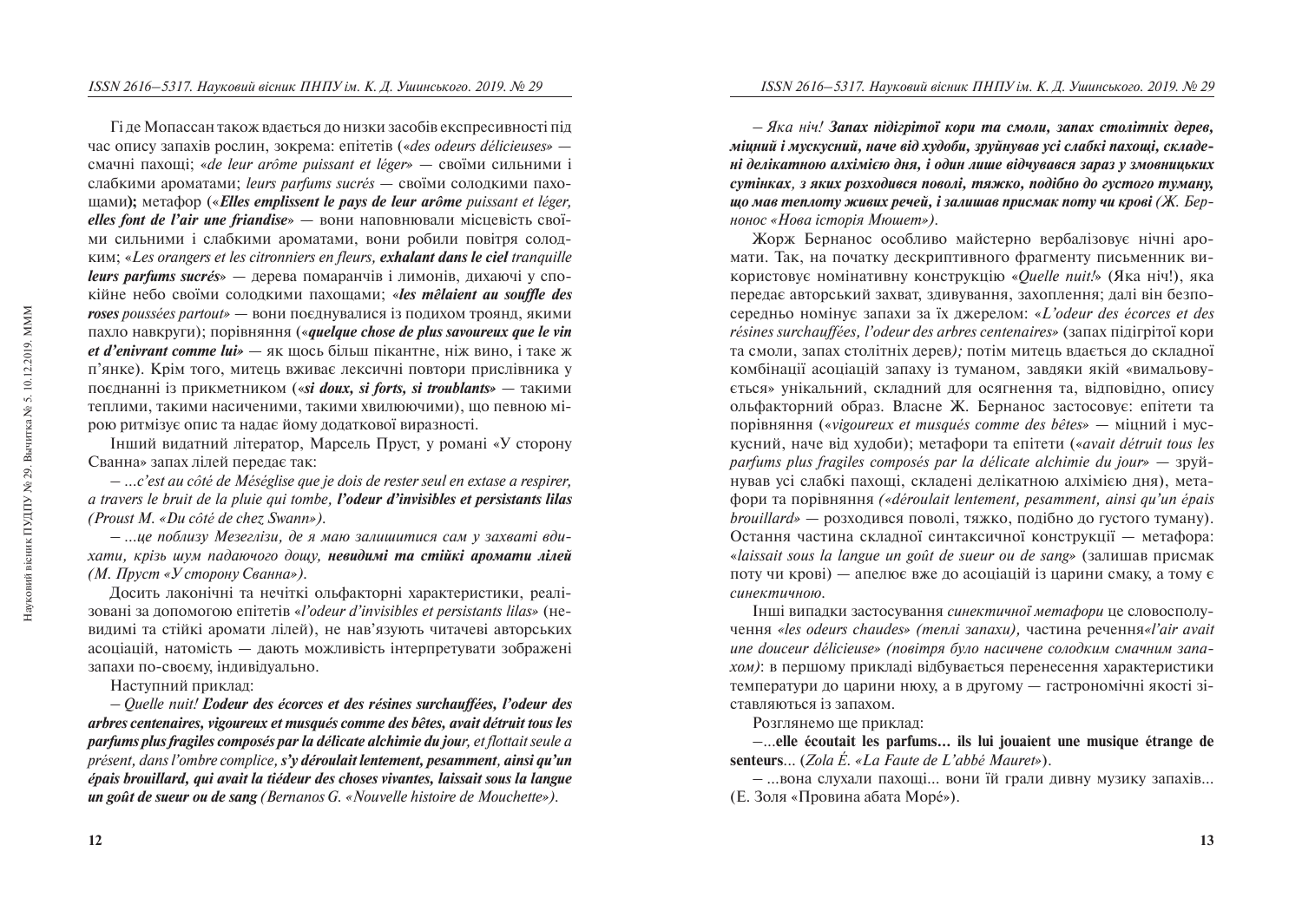Поданий уривок є показовим щодо використання синектичних метафор, в яких запах вербалізовано завдяки перенесенню характеристик звуку у ситуацію, що стосується сприйняття запахів: «... elle écoutait les parfums...» (вона слухала пахощі) та «*ils lui jouaient une musique étrange de senteurs...»* (вони їй грали дивну музику запахів). Крім того, метафора «*une musique étrange de senteurs*» створює унікальний ольфакторний образ, однак дещо абстрактний, оскільки складно злогалатися, про які саме запахи йлеться.

Наступний приклад:

– *La forêt, presque dépouillée, était humide comme une salle de bains. Quand on entrait dedans, sous les grands arbres fouettés par les grains, une odeur moisie, une buée d'eau tombée, d'herbes trempées, de terre mouillée, vous enveloppait... (Maupassant de G. «Clair de lune»).*

– *˳ñ, ìàéæå áåç ëèñòÿ, áóâ âîëîãèé, ÿê âàííà ê³ìíàòà. Êîëè âè âõî*дили туди, під великі дерева, що сікли плодами, вологий запах, пар від падаючої води, мокрі рослини, вогка земля огортали вас... (Г. де Мопассан «Місячне світло»).

Лексична одиниця «*une odeur moisie*» (вологий запах) виражена шляхом синектичної метафори, що реалізується через перенесення тактильних характеристик до царини запаху. Така авторська асоціація щодо змальованого ольфакторного образу вербалізує знайомий читачеві запах лісу.

У попередніх публікаціях ми зверталися до аналізу колірної лексики (Мимченко, 2014b) та звукопозначень (Мимченко, 2014a), що у порівнянні із ольфакторним аспектом представлені більшою кількістю ілюстративного матеріалу. Це підтверджує тезу про те, що зір і слух надають левову частку інформації про об'єктивну реальність, а нюх  $\epsilon$  дещо другорядним, проте його значимість для людини не нівелюється, адже за умови фізичної неспроможності або проблем сприйняття та розрізнення запахів в особистості формується неповноцінне. необ'єктивне уявлення про об'єкт або предмет, що бачиться, осмислюється чи вивчається.

**Висновки.** У серії публікацій, присвячених інтерпретації феноменів природи крізь «призму» перцепції людини, ми вже дослідили нюанси кольоро- та звукопозначень, аналізуючи фактологічний матеріал слов'ян (українських і російських) і германців (англійських і американських митців/мисткинь) кінця XIX — першої половини XX сто-

ліття. Представлена стаття присвячена лінгвістичній проблемі запа*ху*, що викликає неабиякий інтерес у дослідників, чому сприяє її стан часткової розробленості. Резюмуючи попередні роботи, зазначимо: світобачення слов'янських авторів/авторок нероздільно пов'язане зі світом природи, відповідно їхні тексти акумулюють цінні дані щодо  $i$ нтерпретації кольорів, звуків і запахів; германські письменники/ письменниці меншою мірою фокусуються на репрезентації зазначених аспектів у своїх творах. Щодо романців (французів), зауважимо: подібно до германців, прослідковується тенденція до інтерпретації кольору, звуку, запаху побіжно; все ж ольфакторна інформація гідно представлена у літературних творах цього періоду (порівняно із колірною лексикою та лексичними одиницями, які номінують звуки), що свідчить про особливий статус конкретного прошарку інформації для всієї нації. Отже не дивно, що Франція — країна парфумерії, а французи — світові фахівці у цій галузі.

У результаті здійсненого дослідження ми дійшли до висновку, що французький ольфакторій (проаналізований на матеріалі художньої літератури кінця XIX — першої половини XX століття) ширше, яскравіше вербалізований чоловіком, аніж жінкою. Лосить показовими є фрагменти, виділені шляхом суцільної вибірки, із чоловічої ïðîçè (*parfum violent et doux* — *ñèëüíèé ³ ñîëîäêèé àðîìàò, les odeurs chaudes — menлі запахи*). Вражає також, що жіноча інтерпретація запахів природи виявилась досить «бідною», лаконічною, а іноді навіть «пунктирною» («*le parfum des riziures fleuries» — naxoui квітів рису*), що суперечить загальному стереотипному уявленню про соціальні гендерні ролі, в яких чоловікові приписується раціональність, стриманість, а жінці — емоційність, певна гарячність.

Дані та спостереження, отримані в результаті гендерного зіставлення інтерпретації запаху, є передумовою подальших наукових розвідок сенсорного досвіду людини. Так, вивчення тактильних та просторових інтерпретацій предметів або об'єктів навколишнього світу у гендерному аспекті, як і залучення фактологічного матеріалу інших культур, становлять перспективу дослідження.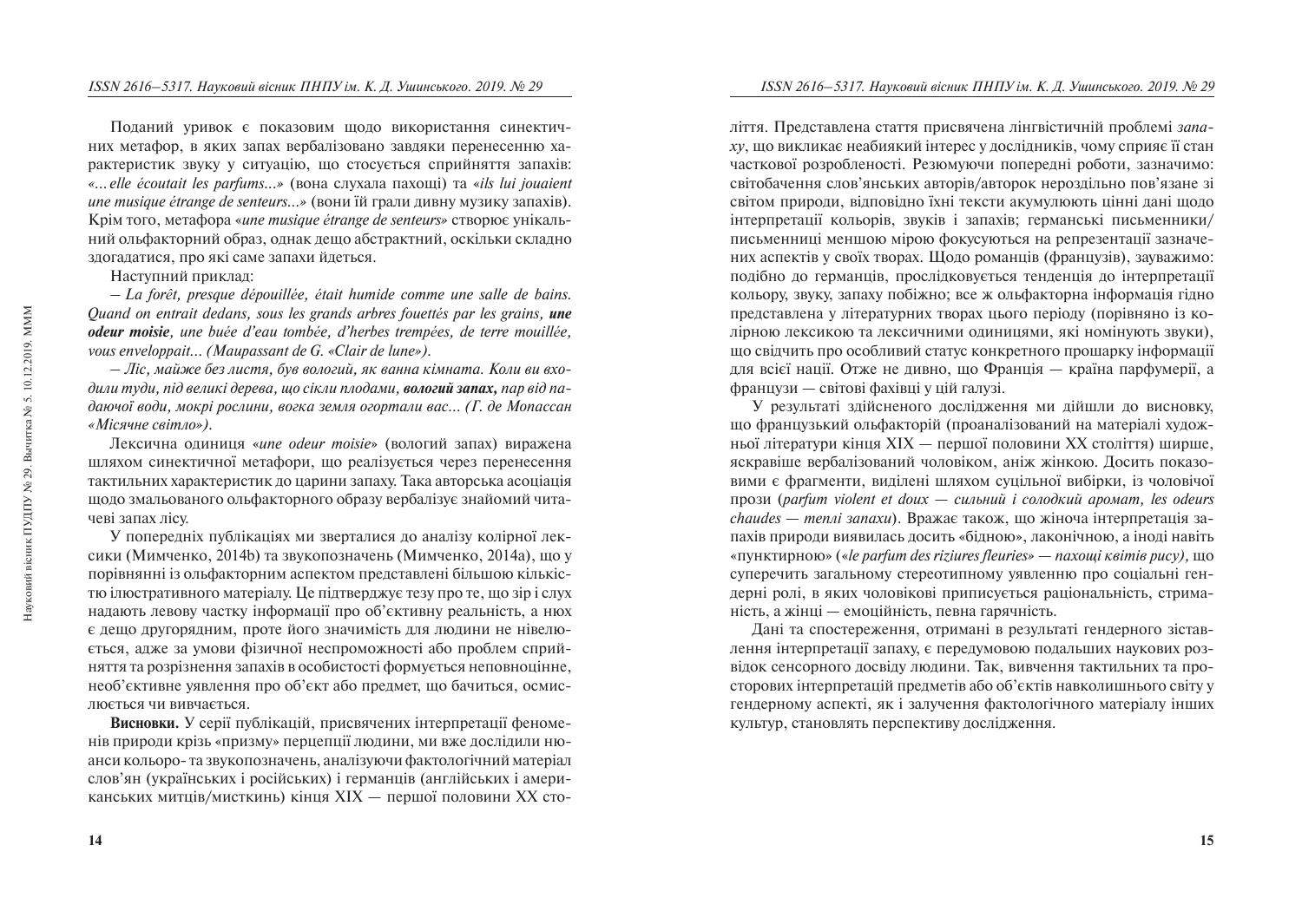# **JIITEPATYPA**

Вайнштейн О. Б. Грамматика ароматов. *Ароматы и запахи в культуре*. Москва: Новое литературное обозрение, 2003. Т. 1. С. 437–463.

Зыховская Н. Л. Дыхание текста: проблема вербализации запаха в языке русской прозы. *Мир русского слова*. 2015. № № 4. С. 73–79.

Мамцева В. В. К вопросу о вербализации концепта «ЗАПАХ» в художественной литературе. *Вестник ЧГПУ им. И. Я. Яковлева. Филологические науки.* 2015. № 2 (86).  $C. 101–106.$ 

Мимченко Н. О. Акустичні образи природи у гендерному аспекті. *Новітня філологія*. Миколаїв: Вид-во ЧДУ ім. Петра Могили, 2014. № 48. С. 145–160.

Мимченко Н. О. Гендерна вербалізація кольорів при зображенні факторів природи. Наукові записки. Серія: Філологічні науки (мовознавство). Кіровоград: РВВ КДПУ ім. В. Винниченка, 2014. Вип. 128. С. 164–169.

Риндисбахер Х. Д. От запаха к слову: моделирование значений в романе Патрика Зюскинда «Парфюмер». *Ароматы и запахи в культуре*. Москва: Новое литературное ббозрение, 2010. Кн. 2. С. 579–607.

Риндисбахер Х. Д. От запаха к слову. Москва : Новое литературное обозрение,  $2000.$  No 43. C. 88–100.

# ГЕНДЕРНАЯ ИНТЕРПРЕТАЦИЯ ЗАПАХОВ ПРИРОДЫ В ПРОИЗВЕЛЕНИЯХ ФРАНЦУЗСКОЙ ПРОЗЫ

## *Íàäåæäà Âàñèëüåâà*

преполаватель кафелры английской филологии Черноморского напионального университета имени Петра Могилы, Николаев, Украина e-mail: nadezhdavasylieva@gmail.com ORCID ID: https://orcid.org/0000–0002–7926–3334

#### *АННОТАЦИЯ*

*Ïðåäñòàâëåííàÿ ñòàòüÿ ïîñâÿùåíà àêòóàëüíîé ëèíãâèñòè÷åñêîé ïðîáëåìå — îñîáåííîñòÿì ãåíäåðíîãî ñîïîñòàâëåíèÿ èíòåðïðåòàöèé îëüôàêòîðíîé èíôîðìàöèè íà ìàòåðèàëå ôðàíöóçñêîé õóäîæåñòâåííîé ïðîçû êîíöà Õ²Õ — ïåðâîé ïîëîâèíû ÕÕ ñòîëåòèÿ. Öåëü èññëåäîâàíèÿ àíàëèç ãåíäåðíîé èíòåðïðåòàöèè ïèñàòåëåì/ïèñàòåëüíèöåé çàïàõà ïðè*  изображении явлений природы с помощью пейзажных контекстов, выделенных из произведений французской прозы. Был использован комплекс *ìåòîäîâ àíàëèçà: êîíòðàñòèâíîãî, êîíòåêñòóàëüíîãî, îïèñàòåëüíîãî, ñòðóêòóðíîãî, ëåêñèêî-ñòèëèñòè÷åñêîãî è êîëè÷åñòâåííîãî ïðèåìà.* 

*В* процессе работы было проанализировано 27 мужских и 7 женских фрагментов, имеющих отношение к ольфакторной информации об объектах/феноменах природы. Наиболее продуктивными способами номи*íàöèè çàïàõîâ îêàçàëèñü íåïîñðåäñòâåííîå îïèñàíèå èñòî÷íèêà çàïàõà,* 

*à òàêæå èñïîëüçîâàíèå ñòèëèñòè÷åñêèõ ñðåäñòâ (ýïèòåòîâ, ñðàâíåíèé, ìåòàôîð, ñèíåêòè÷åñêèõ ìåòàôîð). Îïðåäåëåíî, ÷òî ìóæñêèå îëüôàêòîðíûå îáðàçû — áîëåå ÿðêèå, ñðàâíèòåëüíî ñ æåíñêèìè. Ôðàíöóçñêèå ïèñàòåëüíèöû ïî÷òè íå ôîêóñèðóþþò âíèìàíèå íà îïèñàíèÿõ çàïàõîâ,*  <sup>*вспоминая о них случайно. Поэтому такие описания — схематические,*</sup> «пунктирные».

*Ïîëó÷åííûå ðåçóëüòàòû èññëåäîâàíèÿ îïðîâåðãàþò ïðåäñòàâëåíèÿ î ñîöèàëüíûõ ðîëÿõ ìóæ÷èíû è æåíùèíû, ãäå ïîâåäåíèå ïåðâîãî ñîîòíîñèò*ся с разумом, рациональностью, а второй — с эмоциональностью, неко*торой хаотичностью в поступках и вербально. Стилистический анализ âûäåëåííûõ ëåêñè÷åñêèõ åäèíèö ïðîäåìîíñòðèðîâàë ïîëíîñòüþ îáðàòíóþ*  тенденцию, в которой именно писатель, а не писательница — более экс*ïðåññèâíûé êàñàòåëüíî èíòåðïðåòàöèé çàïàõîâ ìèðà ïðèðîäû. Òàêèì îáðàçîì, ïðîèçâåäåíèÿ õóäîæåñòâåííîé ëèòåðàòóðû — öåííûé ôàêòî*логический материал, который аккумулирует информацию о процессах *ïåðöåïöèè, îñîáåííîñòÿõ ìèðîâîççðåíèÿ è ãåíäåðíûõ îòëè÷èÿõ ÿçûêà/ðå÷è мужчин и женщин.* 

*Êëþ÷åâûå ñëîâà: çàïàõ, ãåíäåðíîå ñîïîñòàâëåíèå, îëüôàêòîðèé, ñåíñîðíûé îïûò, ýïèòåò, ñðàâíåíèå, ìåòàôîðà.* 

# **GENDER INTERPRETATION OF NATURAL SCENTS IN FRENCH PROSE**

## *Nadiia Vasylieva*

Assistant Lecturer at the Department of Foreign Philology, Petro Mohyla Black Sea National University, Mykolaiv, Ukraine e-mail: nadezhdavasylieva@gmail.com ORCID ID: https://orcid.org/0000–0002–7926–3334

## *SUMMARY*

*The article is dedicated to an actual linguistic problem: peculiarities of gender comparison of the olfactory information interpretation based on the material of French belles-lettres prose of the late XIX — the first half of XX century. The investigation aim is to analyze gender interpretations of scents by male and female authors, depicting nature phenomena, through paysage contexts, found out in French fiction. In order to achieve the aim, a complex of analytical methods has been used: contrastive, contextual, structural, descriptional, lexical, and stylistic as well as quantitative. 27 male and 7 female text fragments have been analyzed, referring to the olfactory information of objects/phenomena of nature. The most widespread methods of scents nomination are immediate description of smell source and application of stylistic devices (epithets, similes, metaphors, synectic metaphors etc.).*